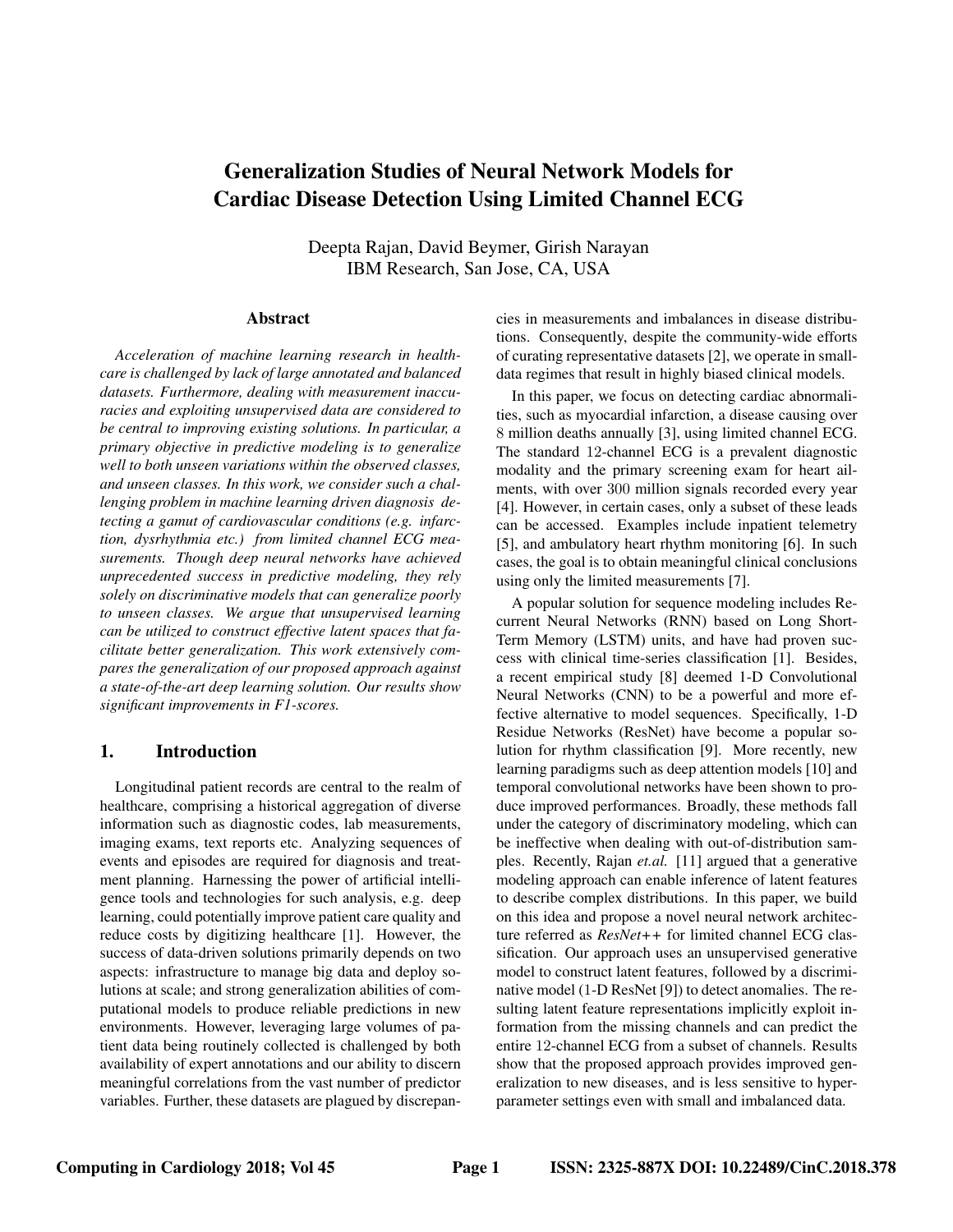|                                                      |  | Input ECG                 | <b>ResNet</b>                                                                                   |
|------------------------------------------------------|--|---------------------------|-------------------------------------------------------------------------------------------------|
| Seq2Seq Architecture                                 |  | للقطع وأسفاء التوجيب      |                                                                                                 |
| <b>Filters</b><br>Input                              |  | Convolution               |                                                                                                 |
| $GRU \rightarrow Dropout (0.4)$<br>$I: 196 \times L$ |  | <b>Batch Norm</b>         | Weight Layer                                                                                    |
| h1<br>$GRU \rightarrow Dropout (0.4)$                |  | <b>ReLU</b>               |                                                                                                 |
| h2<br>$GRU \rightarrow Dropout (0.4)$                |  |                           | x <sub>1</sub><br>weight layer                                                                  |
| h3<br>$GRU \rightarrow Dropout (0.4)$                |  | <b>Residue Block</b>      | $\mathcal{F}(\mathbf{x})$<br>relu<br>$\mathbf x$<br>weight layer<br>identity                    |
| h4<br>$GRU \rightarrow Dropout (0.4)$                |  |                           | max pool<br>$\mathcal{F}(\mathbf{x}) + \mathbf{x}$<br>$\bigoplus_{\mathsf{relu}}^{\mathsf{e}-}$ |
| $GRU \rightarrow Dropout (0.4)$<br>Z: latent rep.    |  | <b>Residue Block</b>      | x <sub>2</sub>                                                                                  |
| h <sub>5</sub><br>$GRU \rightarrow Dropout (0.4)$    |  |                           |                                                                                                 |
| h <sub>6</sub><br>$GRU \rightarrow Dropout (0.4)$    |  | <b>Batch Norm</b>         |                                                                                                 |
| h7<br>$GRU \rightarrow Dropout (0.4)$                |  | <b>ReLU</b>               |                                                                                                 |
| h <sub>8</sub><br>$GRU \rightarrow Dropout (0.4)$    |  | Dense                     |                                                                                                 |
| h9<br>$O: 196 \times C$                              |  | Softmax                   |                                                                                                 |
| C: Total number of channels; L: Limited subset       |  | <b>Output Predictions</b> |                                                                                                 |

**GRU: Gated Recurrent Unit Cell** h's: Hidden representations

Figure 1. Proposed ResNet++ architecture, with Stage 1 depicting the unsupervised Seq2Seq model used to construct latent representation from limited channels, and Stage 2 depicts the ResNet model for disease detection.

### 2. Problem Formulation

In this section, we provide a formal definition of the problem and introduce the notations used in the rest of this paper. In limited channel problems, ECG signals from only 1 to 3 leads are assumed to be available, and the goal is to build predictive models for disease detection. In this paper, we consider inferior myocardial infarcation (MI) leads (II, III, AvF) in order to build the model. From previous studies, it is known that these leads provide information to adequately localize inferior wall ischemia and infarction [12]. However, the ability of models trained on datasets dominated by subjects with infero MI conditions to generalize to other cardiac conditions is unknown. Such generalization studies emphasize the importance of choosing the optimal subset of leads that can be more broadly applicable in diagnosis. However, by restricting the algorithm to use only the inferior leads, disease generalization capacity of even sophisticated models suffers. To this end, we propose a novel approach that assumes access to full channel training data, builds meaningful latent spaces that can compensate for the missing channel data, and finally construct a deep neural network that performs predictions based on these latent features. Note that, in the rest of this paper, the terms leads and channels are used interchangeably. The multi-variate sequence dataset is represented as  $X \in \mathbb{R}^{N \times T \times K}$ , where N denotes the number of training samples, T denotes the number of time-steps in each measurement and K indicates the total number of channels. Based on the limited channel configuration denoted by the set  $C = \{II, III, aVF\}$ , whose cardinality  $\hat{K} \ll K$ , we extract the matrix  $\hat{X} \in \mathbb{R}^{N \times T \times \hat{\mathbb{K}}}$ . In order to perform implicit completion of the missing data, we propose to build a generative model that attempts to recover X using  $\hat{X}$ . In this process, it infers a latent space that defines an effective metric to compare different samples.

## 3. Proposed Approach

Stage 1: As shown in Figure 1, the first stage of our algorithm employs unsupservised representation learning for predicting the complete ECG using only the 3-channel measurements. More specifically, we build an encoderdecoder architecture, commonly referred as Seq2Seq [13], with an optional attention mechanism. Though originally developed for machine translation, they are applicable to more general sequence to sequence transformation tasks. The architecture is comprised of two RNNs (based on Gated Recurrent Unit (GRU)), one each for encoder and decoder. The encoder transforms an input sequence from  $X$  into a fixed length vector, either from the last time step of the sequence or by concatenating hidden representations from all time steps. The decoder then predicts the output sequence, in our case  $X$ , using the encoder output. Optionally, the decoder can also attend to a certain part of the encoder states through an attention mechanism. The attention mechanism often uses both content from the encoder states, and also context from the sequence generated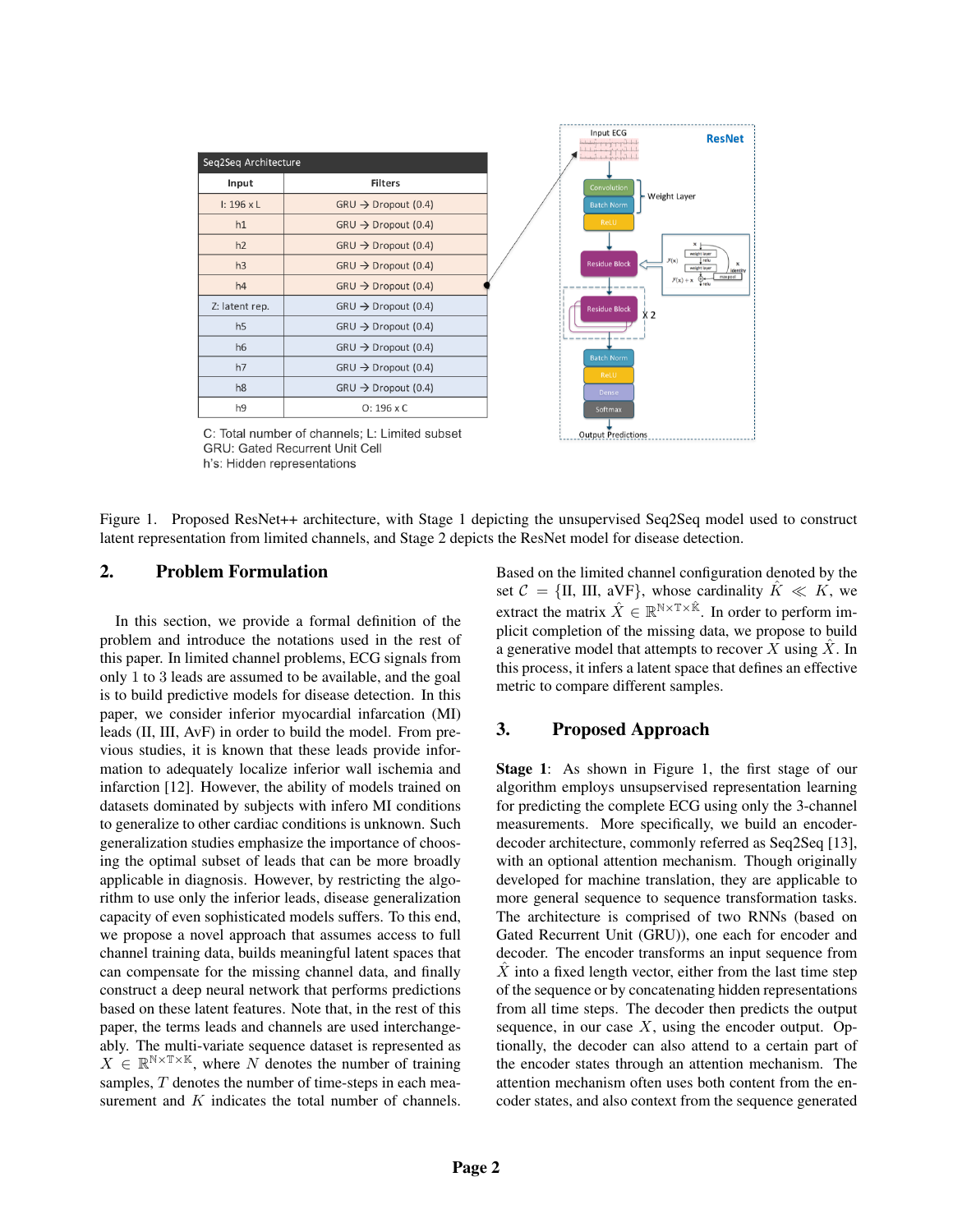so far at the decoder. Our RNNs are designed using GRU cells, which are capable of learning long-term dependencies. Each GRU cell is comprised of the following operations, implemented using fully connected networks:

\n (update gate): \n 
$$
z = \sigma(x_t U^z + s_{t-1} W^z)
$$
\n (reset gate): \n 
$$
r = \sigma(x_t U^r + s_{t-1} W^r)
$$
\n (hidden state): \n 
$$
h = \tanh(x_t U^h + (s_{t-1} \circ r) W^h)
$$
\n (1)\n (final output): \n 
$$
s_t = (1 - z) \circ h + z \circ s_{t-1}
$$
\n

A GRU has two gates, a reset gate r, and an update gate z. While the reset gate determines how to combine the current input with the previous memory state, the update gate defines how much of the previous memory to retain as we proceed to the next step. In the simplest case, when we set the reset gate to all 1s and the update gate to all 0s it simplifies into a plain RNN model. While the underlying idea of using gating mechanisms to capture long-term dependencies is the same as in a LSTM, they are different in terms of the number of gates and the absence of an internal memory that is different from the hidden state. The generative model is trained with an  $\ell_2$  loss at the decoder output. Note that, our architecture attempts to reconstruct the observed channels as well as predict the missing channel measurements.

Stage 2: We now design a classifier stage that exploits the latent space from the generative model trained for missing channel prediction. Interestingly, compared to discriminative models, this approach utilizes additional channel information from the training stage and builds a more effective metric for the whole data space instead of discriminating the normal/abnormal classes. Furthermore, since the first stage is unsupervised, we can use even unlabeled data to construct a more robust latent space. The classifier we use is a 1-D ResNet architecture with convolution, ReLU, batch normalization and dropout layers, as illustrated in Figure 1.

### 4. Experiment Setup

In this section, we describe the dataset used for all empirical analysis that compares the performance of ResNet++ over ResNet for the problem of cardiac disease detection using limited channel ECG. We also provide details on the choice of ECG channel configurations, training parameters, and evaluation metrics employed.

Dataset: The widely adopted Physionet [2] repository hosts the PTB database (PTBDB) [14] that comprises a set of 30 seconds long, 12 channel ECG records, sampled at 1000 Hz. It includes ECGs collected from both healthy patients and those diagnosed with diseases such as bundle branch block, valvular heart disease etc. Every record also contains a header file with demographics, medical history and diagnosis related information curated

Table 1. ECG class labels and sample sizes from the Physionet PTBDB used in our disease generalization study.

| <b>Class Label</b>                            | <b>Sample Size</b> |
|-----------------------------------------------|--------------------|
| Myocardial Infarction: inferior               | 3222               |
| Myocardial Infarction: antero-septal          | 2855               |
| Myocardial Infarction: infero-lateral         | 1933               |
| Myocardial Infarction: anterior               | 1685               |
| Myocardial Infarction: antero-lateral         | 1603               |
| Myocardial Infarction: no                     | 628                |
| Myocardial Infarction: infero-postero-lateral | 573                |
| Myocardial Infarction: postero-lateral        | 185                |
| Myocardial Infarction: posterior              | 148                |
| Myocardial Infarction: infero-poster-lateral  | 111                |
| Myocardial Infarction: lateral                | 111                |
| Myocardial Infarction: infero-lateral         | 86                 |
| Myocardial Infarction: antero-septo-lateral   | 74                 |
| Myocardial Infarction: infero-posterior       | 12                 |
| <b>Bundle Branch Block</b>                    | 623                |
| Cardiomyopathy                                | 603                |
| Dysrhythmia                                   | 411                |
| Valvular Heart Disease                        | 122                |
| <b>Healthy Control</b>                        | 3055               |

from echocardiography exams. In our study, a total of 504 records from 250 patients were used. The ECG records were pre-processed to remove noise, reduce sampling rate, and divided into frames of about 3 seconds long prior to being parsed through the neural network, as described in [15]. The resulting dataset contains 18, 040 ECG frames downsampled to 64 Hz .

ECG leads: As depicted in Table 1, the dataset is dominated by samples representing myocardial infarction (MI) occurring in various regions of the heart, namely: inferior, anterior, lateral, septal, and posterior. These localized abnormal activities are captured in different combinations of ECG leads. For example, inferior leads (II, III, aVF) provide information to adequately localize inferior wall ischemia and infarction while anterior leads (V1, V2, V3) are effective in detecting anterior wall infarction. Similarly, lead II and V1 provide excellent assessment of atrial activity enabling detection of atrial arrhythmias, and leads V1 and V2 can often be used to differentiate left from right bundle branch block (BBB) patterns [12]. To study the generalization of deep models across diseases, we create two scenarios defined by choice of ECG leads which in turn determines the disease that the model can be trained to detect. A train-test pair dataset is created for each scenario, with the train data containing samples from one disease class, and the healthy class. The model is then tested on its ability to classify data it was trained to detect, in addition to the rest of the unobserved disease samples. In the first scenario, we select the leads II, III, aVF and create